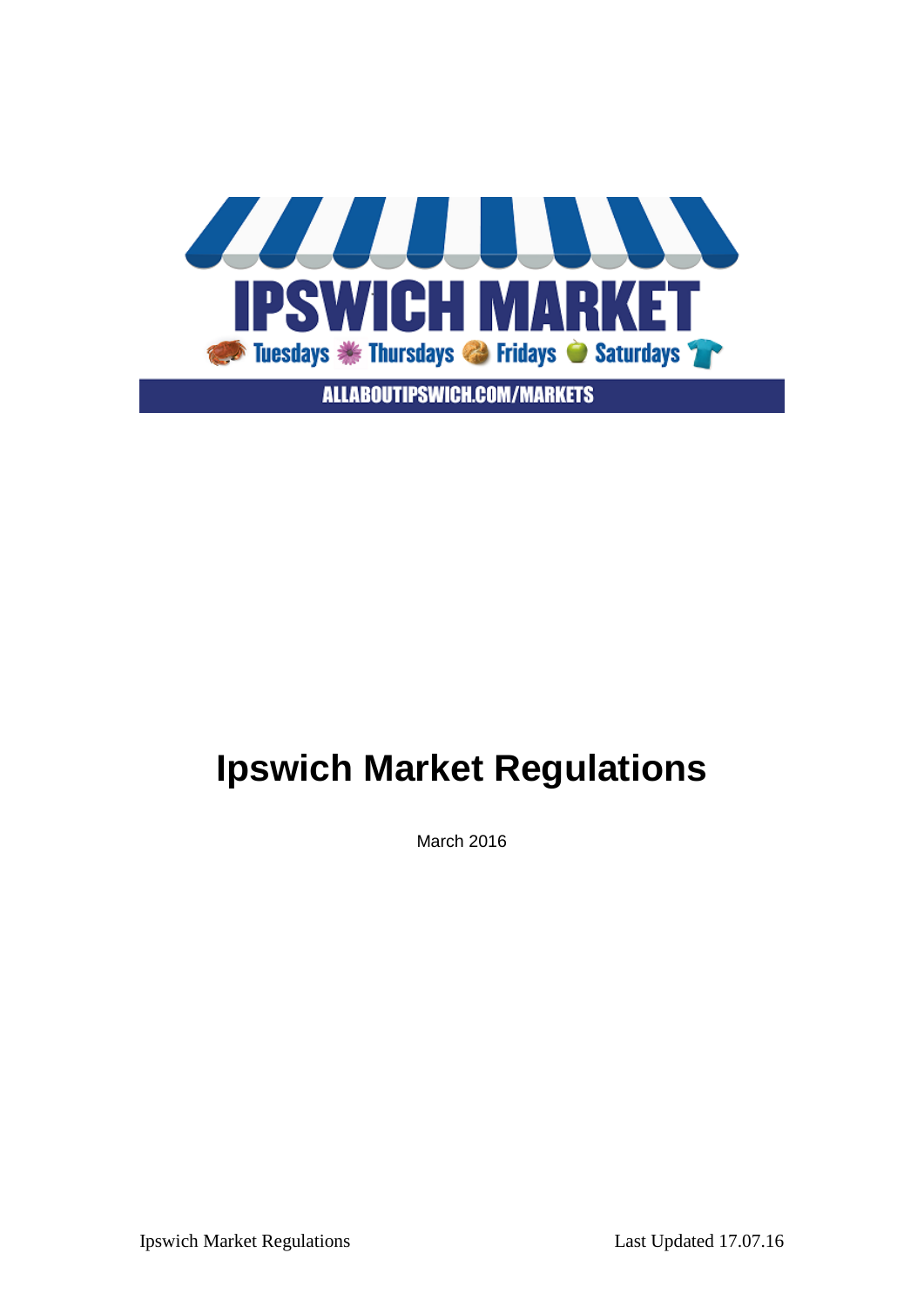### **Contents**

- 1. Introduction
- 2. Definitions
- 3. Eligibility to Trade
- 4. Trading Days / Hours
- 5. Market Layout and Closure
- 6. Pitches and Stalls
- 7. Charity Stalls
- 8. Payment of Fees
- 9. Parking
- 10. Refuse
- 11. Disposal of Liquid Waste
- 12. Goods
- 13. Behaviour, Disciplinary, Complaints and Appeals Procedure
- 14. Holiday and sickness
- 15. Emergencies
- 16. Casual Traders
- 17. Equality Act 2010 Compliance
- 18. Disabled Traders
- 19. Health & Safety
- 20. Electrical Safety
- 21. Gas Safety
- 22. Food Safety
- 23. Market Trader Meetings
- 24. Administration of the Market Regulations
- 25. Contacts

Appendices:

- 1. Market Layout
- 2. Fees and Charges
- 3. Ipswich Market Food Safety Conditions
- 4. Market Trader Application Form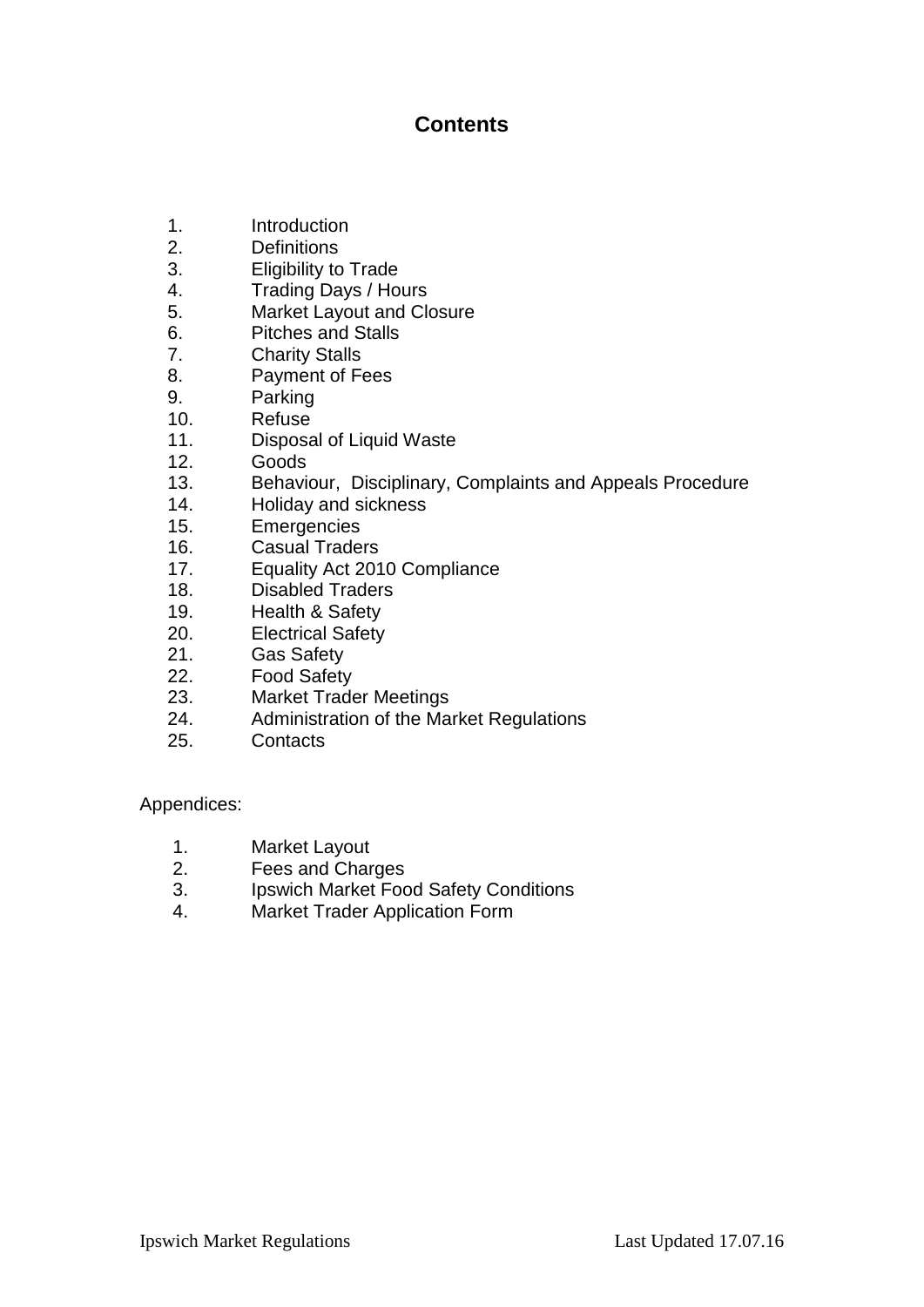#### **1. Introduction**

Ipswich Borough Council has a vision for the Ipswich Cornhill Market and this is:

'To create a varied and quality market, this is an asset to the town centre and to the neighbouring retailers';

#### **The Council's commitment to market traders**

The Council will ensure that the market operation is carried out in such a way as to:

- Provide a safe and welcoming environment in which to trade;
- Offer a balanced market, with limited duplication of both core and competing secondary product lines,
- A fair and thorough application process for traders wishing to apply to trade or introduce a new product line;
- Open and two-way communication with all traders, either directly or through their nominated representatives.
- A minimum of four market trader meetings are held per annum; wherever possible traders should attend or send a market representative.
- Continuous development and promotion of the market and campaigns to attract new shoppers and traders

All traders must sign to say they have read and agree to abide by the Market Regulations and will not be permitted to trade unless they do so. The right to use a pitch on Ipswich Market shall be subject to compliance with these regulations.

Traders who are classed as regular traders will be issued with a Market Trader Licence which will be reviewed on an annual basis. Any food market trader will be inspected by the Council's Food Safety Team prior to their Market Trader Licence being issued.

All traders must provide evidence that they hold public liability to a minimum of £5 million and proof of their eligibility to work in the United Kingdom.

Traders will be allocated a pitch for their stall to trade from. The size and position will be at the sole discretion of the Market Supervisor, who reserves the right to change the location and size of a pitch in the event of exceptional circumstances. **The decision of the Market Supervisor in this respect is final and is not subject to an appeal.** 

In the event that the market is fully occupied, the Market Supervisor will maintain a waiting list of traders.

These regulations replace the Market Traders Information previously issued by the Council.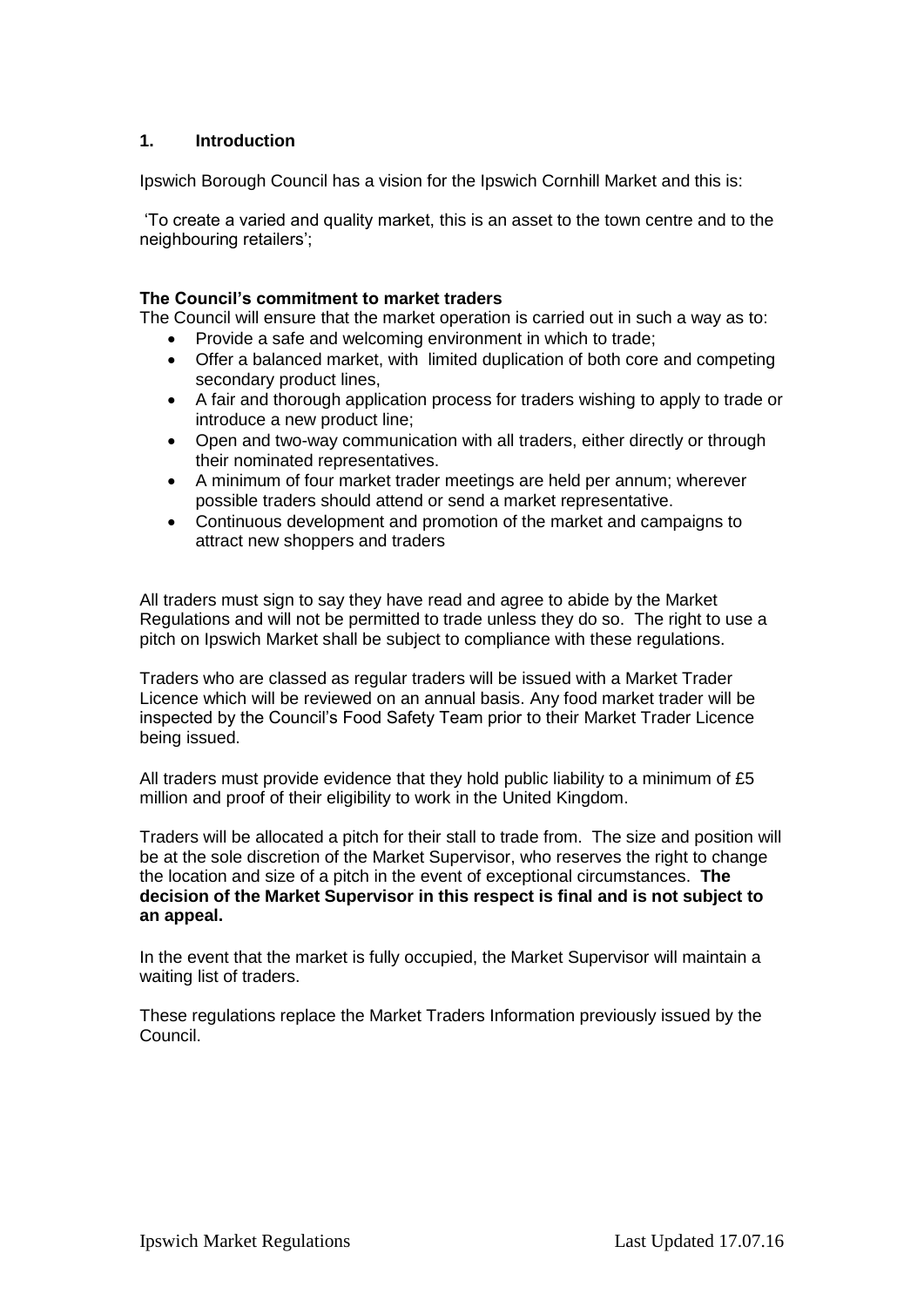#### **2. Definitions**

- 'Access Hours' means the hours during which traders can access the market to load or unload their vehicles
- 'Trader' means a person or legal entity offering goods or services for sale granted a licence to trade from a pitch on the market which includes casual and regular traders
- 'Casual Traders' Casual traders are those who choose to trade infrequently, or periodically throughout the year and therefore are not entitled to a regular pitch. Traders are designated 'regular' after trading on Ipswich Market for four consecutive months.
- 'Regular Traders' are those who have traded on Ipswich Market for at least four months and are granted a licence to trade on a pitch on the market for a period of 12 consecutive calendar months
- 'Council' means Ipswich Borough Council
- 'Exceptional Circumstances' means circumstance that could not be reasonably foreseen and for which there is insufficient time to take the necessary action to resolve the situation arising from those circumstances
- 'Food Business' means any undertaking, whether for profit or not and whether public or private, carrying out any of the activities related to any stage of production, processing and distribution of food
- 'Licence' means the licence issued to a trader in the form prescribed by the Council which permits casual and regular traders to trade in the market in accordance with these Regulations
- 'Market' means the provision of a market in Ipswich
- 'Market Day' means the day on which the market is authorised by the Council to open for trading
- 'Market Hours' means the hours of operation
- 'Market Supervisor' means the front line officer responsible for the operation of the Market
- 'Charter Market' means the Council's right to hold markets and to receive rents and tolls granted by the Crown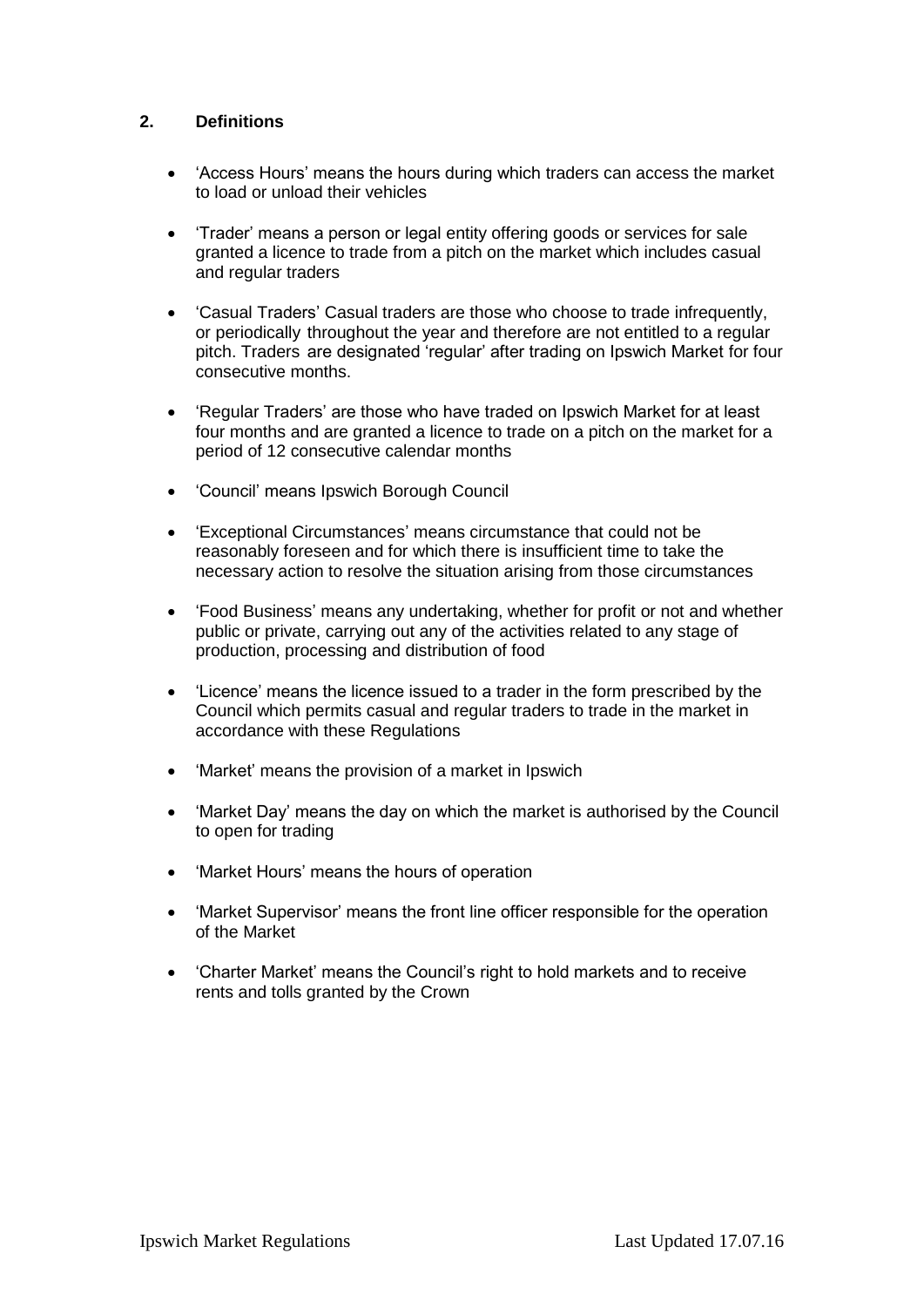#### **3. Eligibility to Trade**

- 3.1 Prior to being accepted to trade on Ipswich Market, traders must complete and return a copy of the Market Trader Application Form. All traders must remain registered and provide the Council with details of any changes to their registered details.
- 3.2 Only traders that sell goods included in the Approved Goods will be considered for acceptance onto Ipswich Market.
- 3.3 In the event that the market is fully occupied, the Market Supervisor will maintain a Waiting List of traders. The Waiting List is in two parts:
	- Traders in approved commodities not currently available in the Market
	- Traders in approved commodities currently available on the Market
- 3.4 Traders included in part i of the Waiting List will have preference over those in part ii to trade.
- 3.5 Any disputes or complaints regarding the management of the Waiting List will be dealt with under Ipswich Borough Council Complaints Procedure.

#### **4. Trading Days / Hours**

- 4.1 Normal market trading days are: Tuesday, Thursday, Friday and Saturday. (the Council reserves the right to vary these days). In addition to the normal trading days  $21^{st}$ ,  $22^{nd}$ ,  $23^{rd}$ ,  $24^{th}$  December are offered as extra market days as well as  $27^{th}$   $28^{th}$   $29^{th}$  and  $30^{th}$  December.
- 4.2 In exceptional circumstances (for example a major event), the Council reserves the right to cancel the market. Traders will be notified no less than 10 days prior to the market being cancelled, no rent or holiday will be taken for the cancelled market day.
- 4.3 Access hours for loading and unloading are between 06:30 and 08:30 and between 17:00 and 18:30 except were the market day is a Thursday 'late night shopping day' when access hours for loading shall be extended to 22.00 or otherwise instructed by the Market Supervisor.
- 4.4 Trading hours are between 08:30 and 17:00 except on special event days such as Christmas 'late night shopping' when trading can be extended to 20.30 or otherwise instructed by the Market Supervisor.
- 4.5 No trader may begin to clear their stall before the end of trading hours.
- 4.6 It is the responsibility of traders to notify the Market Supervisor of any delay in attending the market (i.e. because of illness, vehicle breakdown or other reasonable cause beyond the trader's control). In the absence of doing so, traders who fail to notify the Market Supervisor by 07.30 may not be permitted to trade on the market day. No refund of pitch fees will be paid in these circumstances and the Council may re-allocate the pitch to another trader in such circumstances.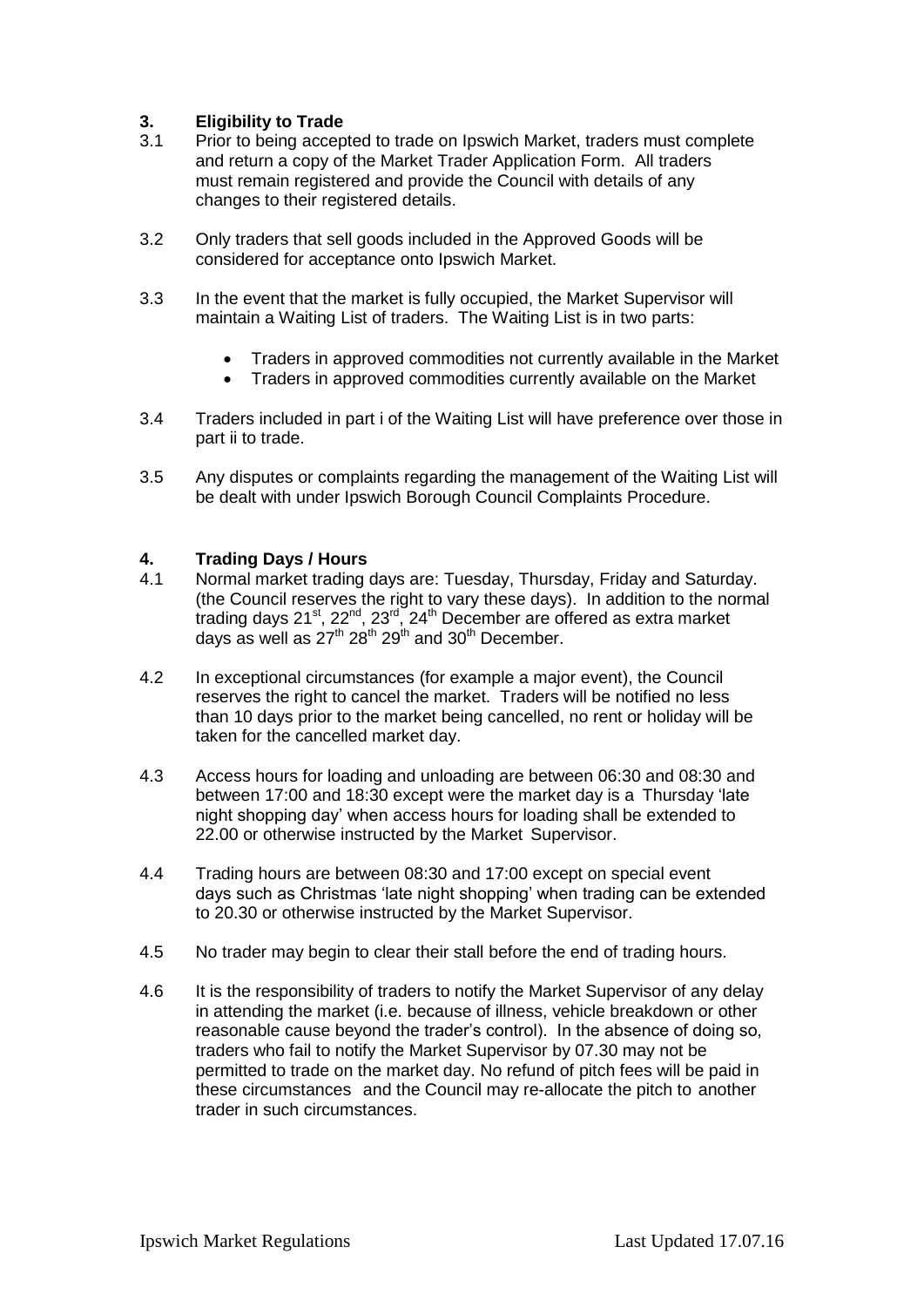#### **5. Market Layout and Closure**

- 5.1 The designated market highway is the whole of the Cornhill, initially into Lloyds Avenue, north part of Princes Street, Giles Circus and Queen Street. See attached plan Appendix 1.
- 5.2 The Council reserves the right to alter any stall location, change the layout or vary the trading times in exceptional circumstances. No trader will have exclusive occupation of any pitch.
- 5.3 In the event that the Council relocates the market, traders will not retain any rights to occupy any part of the existing market site.
- 5.4 The Market Supervisor shall have the right to close the market at his/her absolute discretion if they consider this to be necessary on the grounds of public safety, for example inclement weather. If cancellation of the market takes place before 10.30 on the morning of the market no charge will apply.
- 5.5 Wherever possible, traders will be given prior notice of maintenance and other work on and around the market which could affect their trading activities. The Council will not be liable for any direct or consequential loss arising from work affecting the market.

#### **6. Pitches and Stalls**

- 6.1 The standard size of the licensed pitch is 10ft x 10ft (3m x 3m) or multiples of. The size of each trader's pitch will be agreed with the Market Supervisor. Overhang "extensions" beyond the boundary of the licensed pitch are not permitted except to the dimensions and location(s) expressly authorised by the Market Supervisor which can be withdrawn at any time.
- 6.2 Market pitches will be allocated by the Market Supervisor; traders will not be permitted to set up without prior consent.
- 6.3 Traders are responsible for erecting and dismantling their own stalls with minimal noise and disruption to neighbouring properties and in particular to the visitors and occupiers of the Town Hall. All stalls must use adequate weights appropriate to the size of the pitch.
- 6.4 The sub-letting of any pitch or stall is prohibited.
- 6.5 Allocation of pitches to regular traders where reasonably possible will take account of the traders' wishes for a particular position and also to be in the same position on each market throughout the year. However, this may not be possible due to operational circumstances and in the best interests of running a viable market. Pitches not occupied may be allocated to any other trader.
- 6.6 Traders must ensure that during trading hours pitches are staffed, presentable and in keeping with the market at all times.
- 6.7 Traders are not permitted to encroach the highways or aisles which may impede pedestrian movement around the market, present a safety hazard or may be detrimental to the efficient operation of the market. Packaging under tables must not be visible to the public.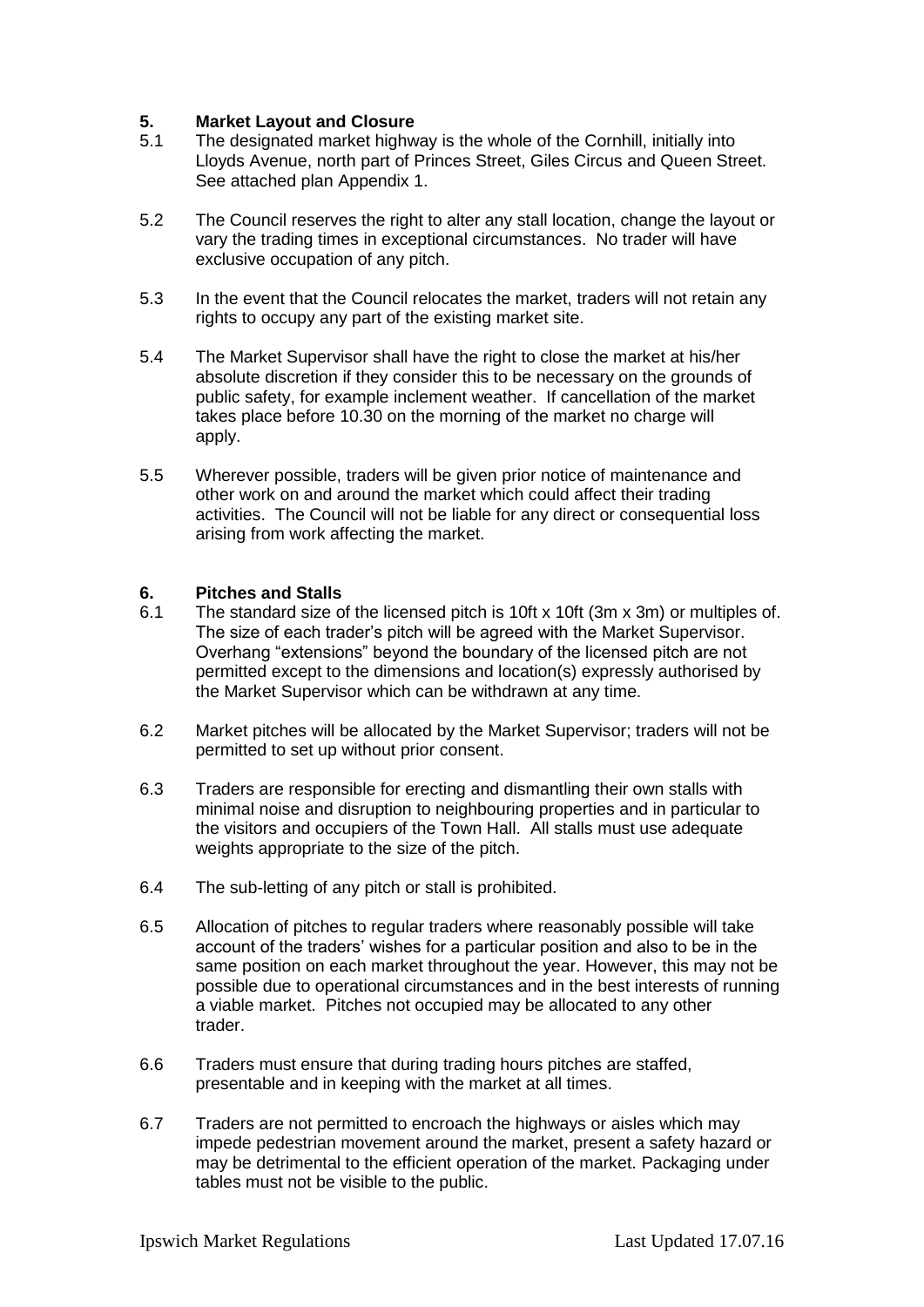- 6.8 No trader shall keep any live animal, including pets, at their stall/pitch/table.
- 6.9 The Council aims to achieve uniformity in market stalls; however it appreciates that this may be difficult to accommodate with irregular specialist trading vehicles. Where possible, market stalls should be blue and white striped and be of 'pop-up' style (3m x 3m), stalls should be complete with canopies, back sheets with semi-transparent side panels which can be detachable and all gazebo's should have a minimum requirement per leg of 25kg weight.
- 6.10 Regular traders may apply for a market gazebo, covers and weights to trade from whilst on Ipswich market. Traders will be responsible for erecting, dismantling and storing (on non-market days) loaned gazebos. All gazebos on loan must be signed for and any damage or loss to the gazebo will incur a charge of up to the cost of a replacement gazebo.
- 6.11 A small number of market gazebos, covers and weights are available for a single day hire whilst trading on Ipswich Market. Please liaise with the Market Supervisor for gazebo availability.
- 6.12 The Council reserves the right to charge any trader the full cost of repair or renewal to any Council property related to the market, where in the reasonable opinion of the Council, the trader or anyone working with the trade caused the damage.
- 6.13 All traders must display a prominent sign showing their name, company name and if applicable the National Market Trader Federation membership. Traders selling food will also be required to display the sticker showing the rating awarded to them under the Food Standards Agency national Food Hygiene Rating Scheme.

#### **7. Charity Stalls**

- 7.1 A maximum of two local charity stalls will be permitted on any one market day.
- 7.2 Charity stalls can be booked no less than four weeks in advance and are subject to availability.
- 7.3 Charity stalls must ensure that they have the correct Street Collections permit. For further information please contact the Licensing and Enforcement Team on 01473 4330745 or email: [licensingandenforcement@ipswich.gov.uk](mailto:licensingandenforcement@ipswich.gov.uk)

#### **8. Payment of Fees**

- 8.1 All fees and other charges are determined by the Council, and will be notified to traders in writing once approved by the Council. Current charges are set out in Appendix 2.
- 8.2 From time to time during promotional activities the Council reserves the right to alter the stall charges by no more than 25%.
- 8.3 Pitch fees will normally be reviewed annually based upon local and national factors affecting the markets industry and the wider economy.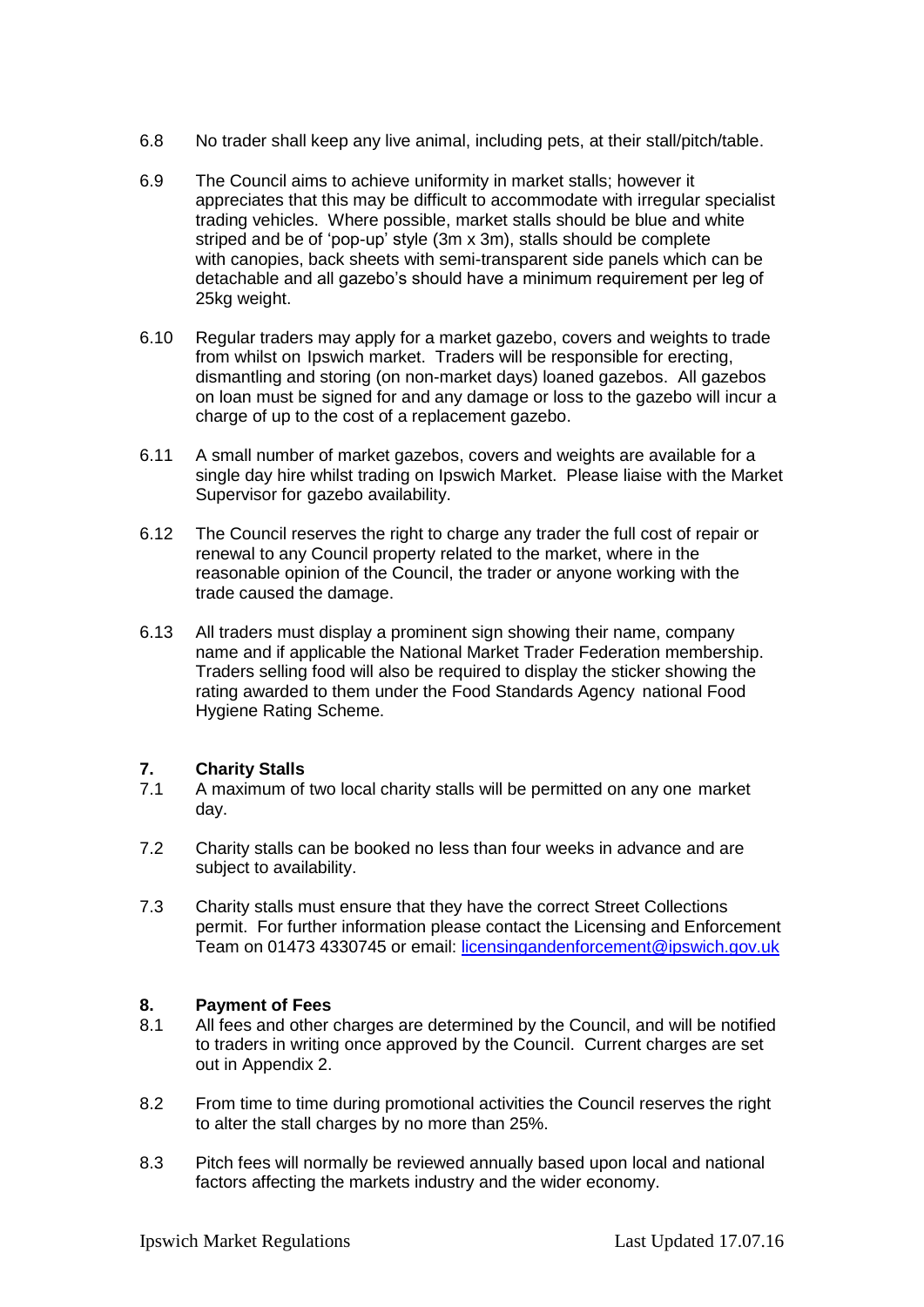- 8.4 Payment for pitches will be by direct debit, cheque or debit card, no cash payments will be allowed unless under exceptional circumstances.
- 8.5 All fees and charges will be paid between **10:00 – 12:00 noon**, and collected by the Market Supervisor on the day of the market. In the event that a trader does not pay, they will not be allowed to trade on the market until the outstanding fee is paid and may be subject to disciplinary procedures referred to in section 13 below. The Council will apply an administration charge for collecting any unpaid pitch fee referred to in Appendix 2 of these Regulations and such charges will be paid for each and every instance of non-payment.
- 8.6 All regular traders must pay the pitch fee irrespective of whether they attend the market. No credits will be given for non-attendance, except where non-attendance occurs as part of a promotion, holiday or agreed payment scheme.
- 8.7 Failure to pay pitch fees for four consecutive market days shall result in a written notice to the trader. Cancellation of the trader's licence may result if payment has not been made in full within one week of the date of the written notice. There shall be no right to appeal in respect of cancellation of a trader's licence for non-payment of pitch fees.

#### **9. Parking**

- 9.1 All vehicles must be unloaded, moved away from the market by 08.30 and parked in a designated parking area. No vehicle movement in the market area will be allowed during trading hours. Public car parking facilities are available at New Portman Road Car Park and Ipswich Village Car Park.
- 9.2 Regular traders can apply for a parking permit at New Portman Road (market days only). Permits must be clearly displayed in the vehicle; failure to do so or adhere to parking regulations may result in an enforcement notice being issued.
- 9.3 Casual traders parking in public car parks must purchase a parking ticket, displaying it in their windscreens and adhering to the car parking regulations. Failure to do so may result in an enforcement notice being issued.

#### **10. Refuse**

- 10.1 It is the responsibility of the trader to ensure that all refuse is placed in bin bags or boxes, bags tied and left in the designated area or taken away with them.
- 10.2 Pitches not in use must be kept clear from obstruction and not used as storage areas.

#### **11. Disposal of Liquid Waste**

11.1 All liquid waste must be removed from site unless otherwise agreed by the Market Supervisor.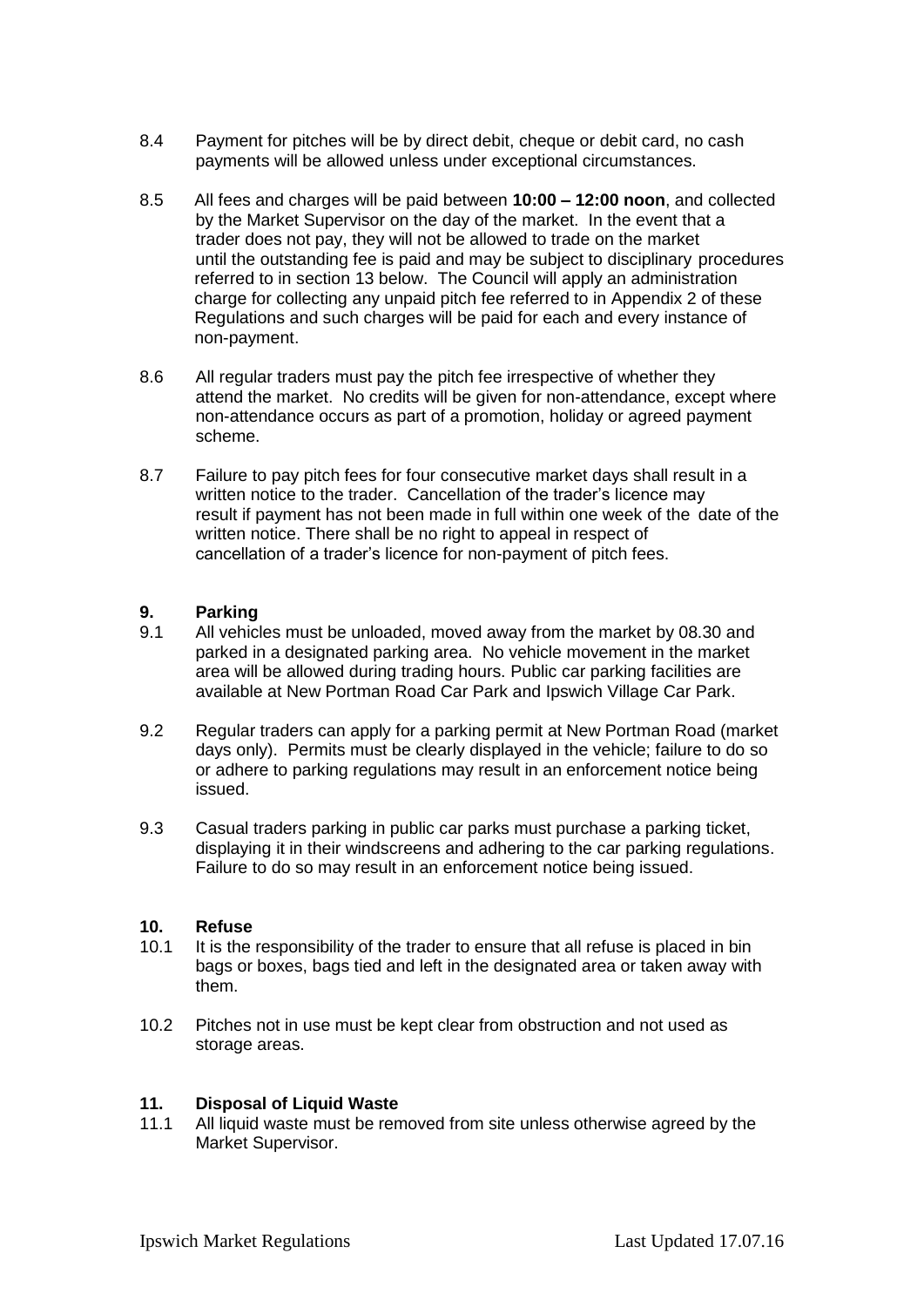#### **12. Approved Goods**

- 12.1 Only approved commodities listed below can be sold on Ipswich Cornhill Market:
	- Bags and luggage **Books** Bread and cakes Car accessories Carpets, fabrics and curtains Chocolate and confectionery Cleaning products Clothing including sportswear and army surplus **Cosmetics Crafts Eggs** Fish and seafood Flowers and plants Footwear Fruit and vegetables Tobacco accessories including papers, lighters, roller kits, tins Mobile phone accessories General entertainment audio Video tapes, records and compact/DVD discs/ blue ray Garden equipment Groceries Haberdashery Herbs and spices Hobby items and equipment Home furnishings Hot and cold food and drink Household goods and sundries Jewellery, including watch straps and batteries Kitchenware Meat and meat products Linens Pet food and pet accessories Pottery crockery and glassware Stationery and paper goods Tools **Toys**
- 12.2 The sale of the following goods are prohibited: live animals and birds, fireworks, firearms, replica and decommissioned firearms, combat knives, counterfeit goods or any other item deemed by the Market Supervisor as likely to cause offence or danger to the public.
- 12.3 Traders will only be allowed to sell those goods as stipulated on their application. Any change or additions must be approved by the Market Supervisor.

## **13. Behaviour, Disciplinary, Complaints and Appeals Procedure**

- Traders and any persons working for them are expected to conduct themselves in a manner that does not bring any adverse publicity to the market, fellow traders or to Ipswich Borough Council.
- 13.2 Traders are expected to present a positive image at the market and to treat customers, fellow traders and others with courtesy at all times.
- 13.3 Traders may be subject to immediate suspension and/or termination for breaches of these regulations which are considered to be gross misconduct. In the event that a licence is terminated, the trader shall not be entitled to compensation from the Council. These cases will be considered by the Council Head of Service.

Examples of gross misconduct which will normally justify termination of a licence are:

- **•** Dishonesty
- Under the influence of alcohol or illegal substances
- Verbal abuse, use of foul or abusive language, harassment, intimidation and discrimination or bullying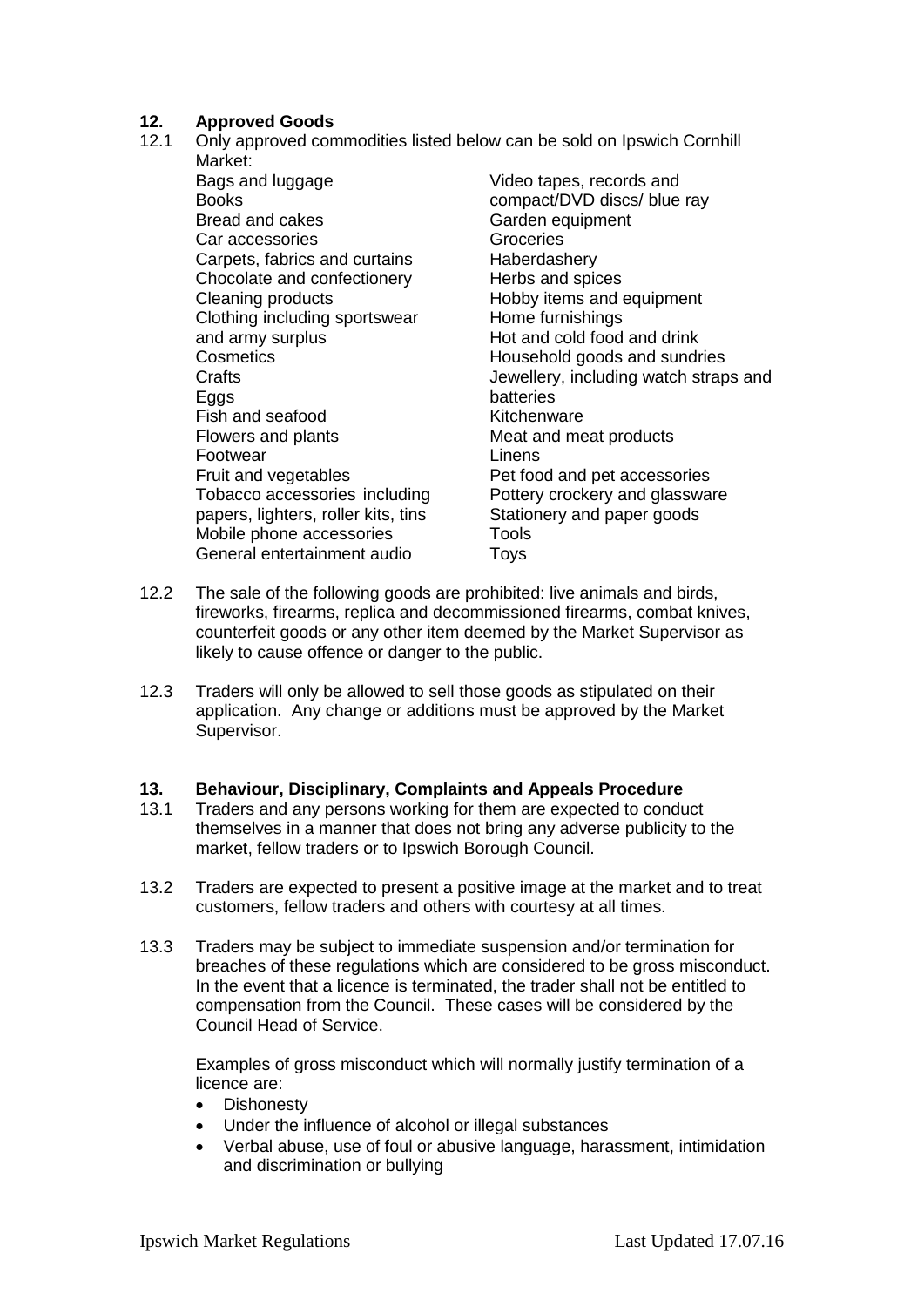- Assaulting a member of the public, Council staff or another trader
- Bringing the Council or the market into disrepute
- Failure to comply with the requirement of food hygiene regulations
- If the trader persistently fails to pay the pitch fees within time limits set
- 13.4 The Council will apply the following process in addressing any noncompliance with the regulations:
	- first offence by a trader or any member of their staff a written notice of breach from the Market Supervisor. Traders will be reminded of their obligations and no further action taken;
	- a repeat of the same offence by a trader or any other member of their staff – a written notice from the Market Supervisor giving notice of suspension;
- 13.5 A trader who has been suspended from the market or whose licence has been terminated may appeal in writing to the Head of Service within five working days from, but not including, the day the trader is notified of the decision against which they wish to appeal.
- 13.6 The trader is entitled to request a hearing to make representations to explain why the decision against which they wish to appeal should be overturned. Such request must be made at the time of submitting the written appeal.
- 13.7 The Head of Service will conduct the hearing of the appeal in person within 28 days of receipt of the written appeal.
- 13.8 In considering any appeal, the Head of Service will refer to any relevant documentation and may call on witnesses to give evidence, including the trader in question, as he/she considers appropriate.
- 13.9 Traders attending an appeal will be entitled to bring with them a friend or colleague or, if they are a member of the National Market Traders Federation, a local representative of the NMTF who are allowed to speak on their behalf.
- 13.10 The written decision of the Head of Service will be sent to the trader within 14 days of the hearing to the registered address of the trader, and will include an explanation of the reasons for the decision. There shall be no further appeal from the decision of the Head of Service.

#### **14. Holiday and Sickness**

- 14.1 Regular traders are allowed four weeks holiday/absence pro rata per year without the requirement to pay the market fee.
- 14.2 Regular traders wishing to take more than four weeks absence and continue to retain a preferred pitch will be required to pay, in advance, full market fees for the total of the time away from the market.
- 14.3 Regular traders are required to give 10 days notice in writing of any intended absence from the market.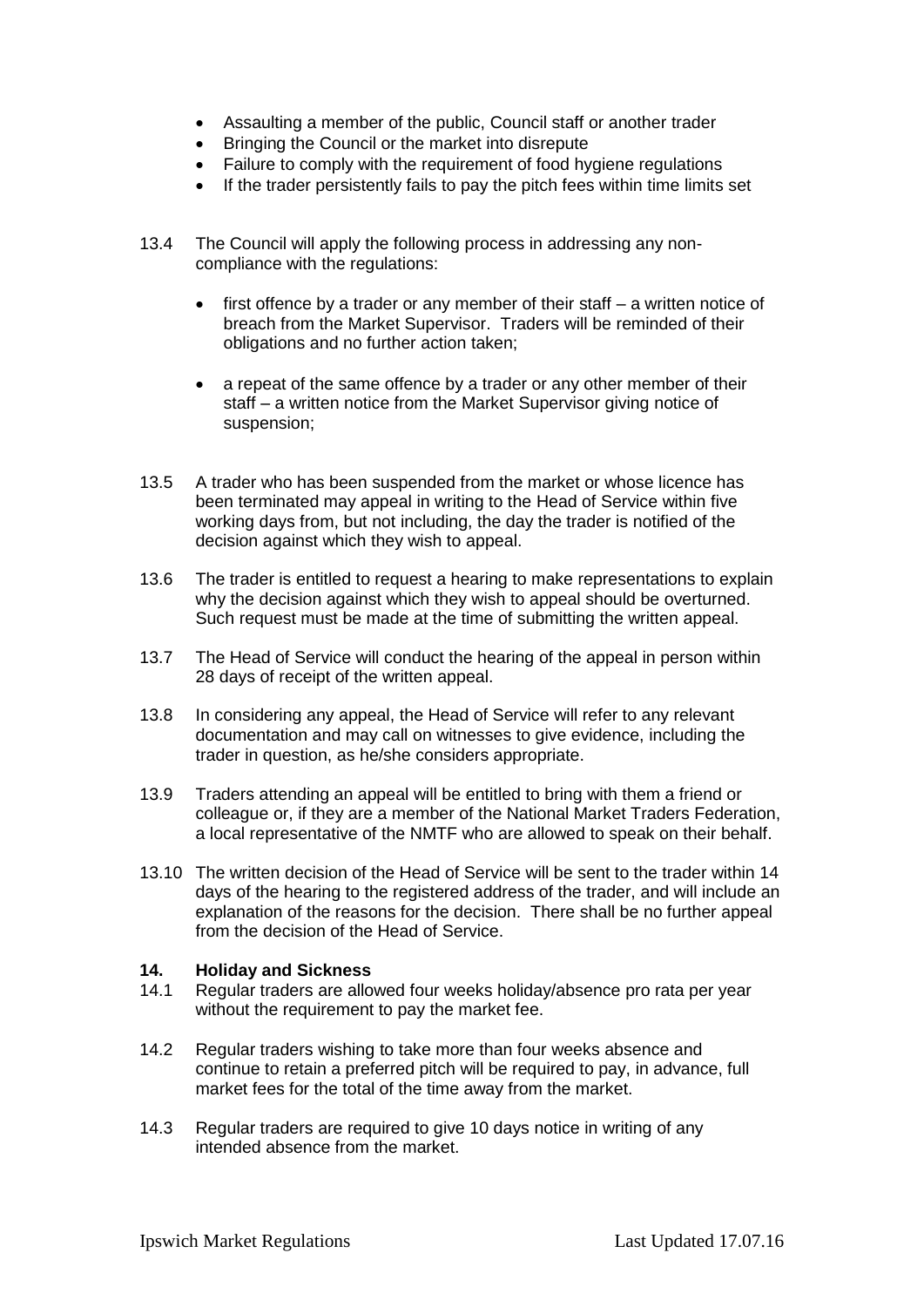- 14.4 On production of a valid certificate, regular traders will not be charged rent for any market day that they spend in hospital or have a valid certificate from a doctor signing them off work.
- 14.5 If a regular Trader is away from the market due to holiday or sickness, the Market Supervisor reserves the right to offer his/her pitch to a casual trader. If the stall holder has more than four weeks sick leave, the Market Supervisor reserves the right to reallocate his/her pitch to another regular or casual trader.

#### **15. Emergencies**

14.1 If, for any reason a trader is unable to trade, please phone the Market Supervisor on **07917 803599 before 07.00.** Failure to contact the Market Supervisor before this time may result in a pitch fee for the day.

#### **16. Casual Traders**

16.1 Casual traders will be allocated a pitch on the morning of the market (unless otherwise instructed by the Market Supervisor) and must not move onto a vacant pitch until after 08.15 (or earlier upon instruction from the Market Supervisor).

#### **17 Equality Act 2010 Compliance**

17.1 Every trader must comply with the Council's duties under the Equality Act 2010 and respect the rights of those with protected characteristics as defined under that Act.

#### **18. Disabled Traders**

18.1 If any trader is disabled as defined within the Equalities Act 2010, and has notified the Council of the nature of their disability, reasonable adjustments may be made to these regulations to help ensure that the trader is able to trade.

#### **19. Health and Safety**

- 19.1 All traders are reminded of their legal duties to ensure that work activities are carried out in such a way that other people at work and members of the public are not exposed to risks to their health and safety. Advice on managing health and safety at work is available on the HSE website at [www.hse.gov.uk](http://www.hse.gov.uk/)
- 19.2 All incidents, accidents or near misses must be reported immediately to the Market Supervisor.
- 19.3 Smoking is not permitted by traders, their employees and suppliers within or near market stalls in accordance with the 2006 legislation which bans smoking in enclosed/substantially enclosed workplaces and public spaces.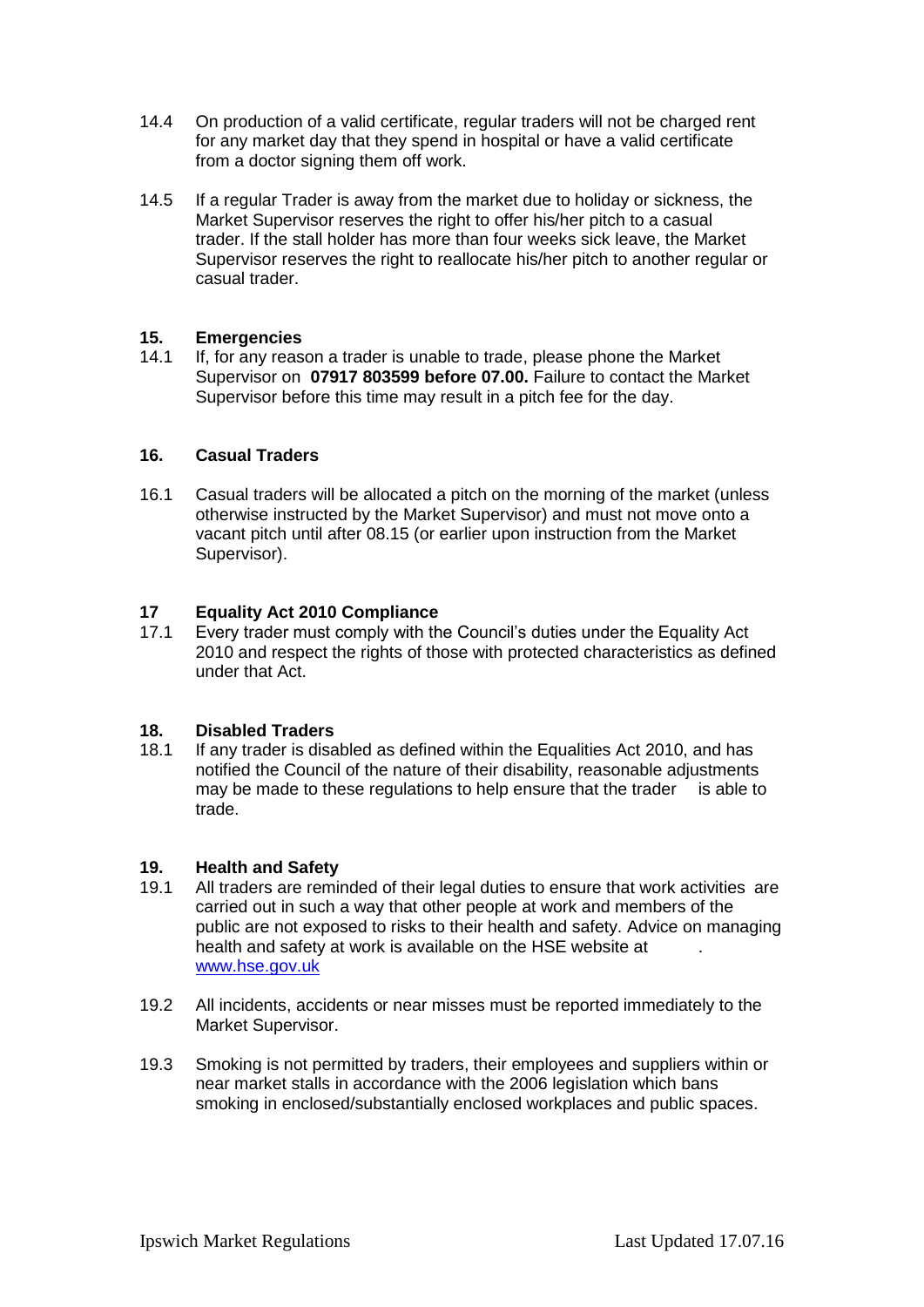#### **20 Electrical Safety**

- 20.1 All electrical equipment used on the stall must be PAT Tested (Portable Appliance) for electrical safety and a certificate of compliance supplied to the Market Supervisor. It is the traders' responsibility to set up their own electrical cables ensuring that there are no overhangs or trip hazards. **It is the traders' responsibility to ensure that all electrical equipment is PAT tested annually**
- 20.2 Electricity cannot be used for any other purpose than for trading unless agreed by the Market Supervisor.
- 20.3 Traders are not permitted to use generators on Ipswich Market.
- 20.4 Traders are not permitted to use electrical heaters on Ipswich Market.
- 20.5 The use of any PA (public address) systems on the market area is prohibited.

#### **21 Gas Safety**

21.1 All stall holders must ensure that any gas/LPG appliance, installation, pipework or flue in use at Ipswich Market is maintained in a safe condition so as to prevent risk of injury to any person. For this purpose, gas appliances must be serviced annually by a Gas Safe registered engineer in order to ensure that appliances continue to operate safely. The engineer's report must be retained and produced upon request by the Market Supervisor or an authorised inspector of the Council.

#### **22 Food Safety and Hygiene**

- 22.1 All food businesses must be registered with the Local Authority where the food or equipment is stored.
- 22.2 Food businesses must comply with all current food safety and food hygiene legislation.
- 22.3 All food businesses must ensure that their stall and all food handlers fully comply with the 'Ipswich Market Food Safety Conditions' Appendix 3.
- 22.4 Only food businesses with a food hygiene rating of 4 or above will be allowed to trade on the market. Any trader that goes below 4 will be given six months to comply and be reassessed to reach the minimum required. Failure to reach the minimum standards may result in termination of the market trader's licence.

#### **23 Market Trader Meetings**

- 23.1 A minimum of four market trader meetings will be held per annum to discuss market initiatives, campaigns and development.
- 23.2 Wherever possible all market traders should attend or send a market representative.
- 23.3 Agendas and minutes of meetings will be made available to all traders.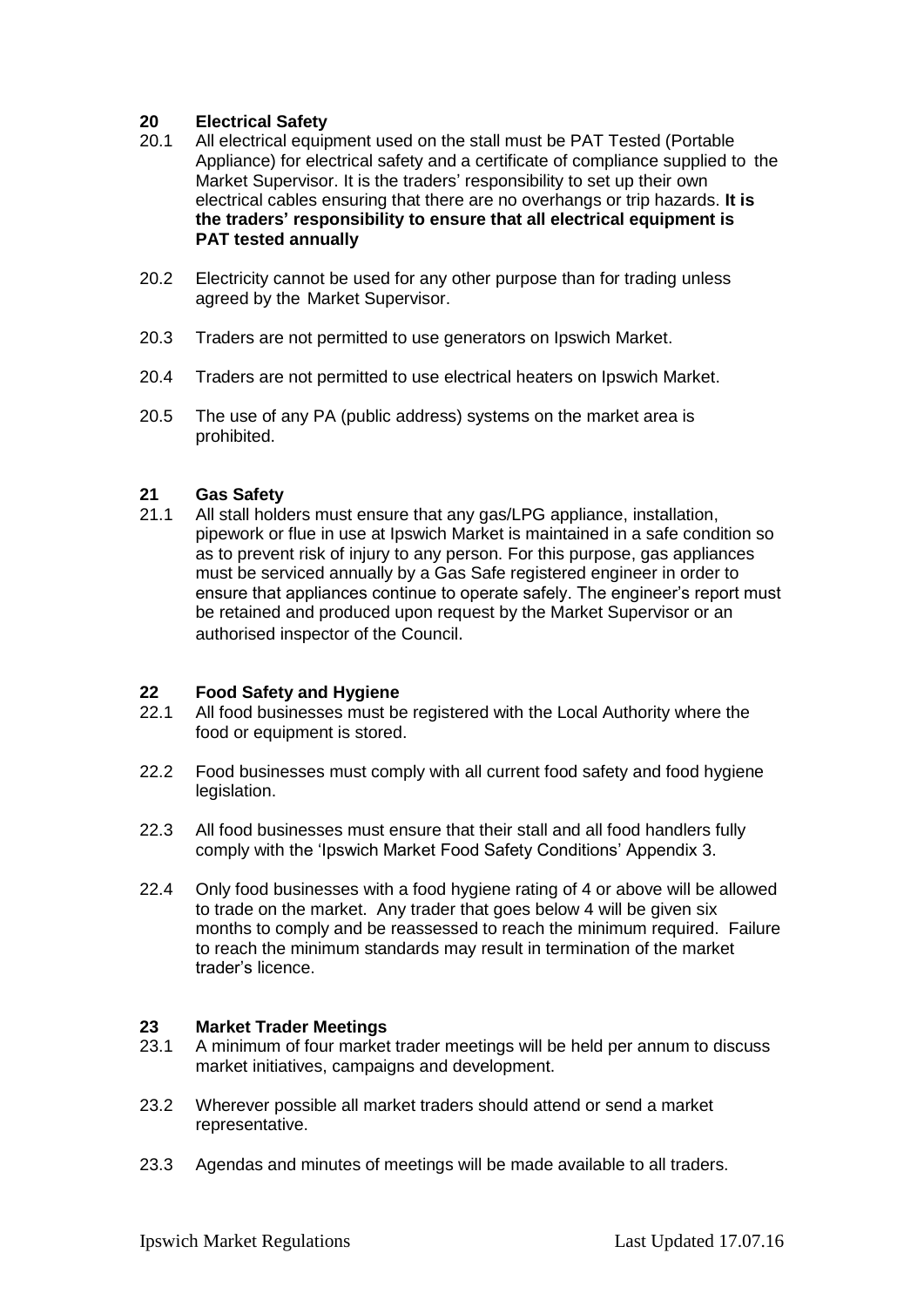## **24 Administration of the Market Regulations**

- The Market Supervisor will be responsible for administrating the Council's Market Regulations.
- 24.2 The Operations Manager for Asset and Property will support the Market Supervisor in the interpretation of this policy or the resolutions of any issues arising from its implementation.
- 24.3 In the event that any trader or potential trader is dissatisfied with the management of these Regulations, their issues will be dealt with in accordance with Ipswich Borough Council's formal Complaints Procedure.
- 24.4 The Council reserves the right to require any trader to leave the market place if there is a material breach of any of these conditions. Normally a written warning will be given specifying the breach and citing what remedial action is required before this right is exercised.

#### **25 Contacts:**

Miss Cari Hodkinson – 01473 432215 or 07921 492516 Email: cari.hodkinson@ipswich.gov.uk

These conditions are subject to variation at any time within reasonable notification.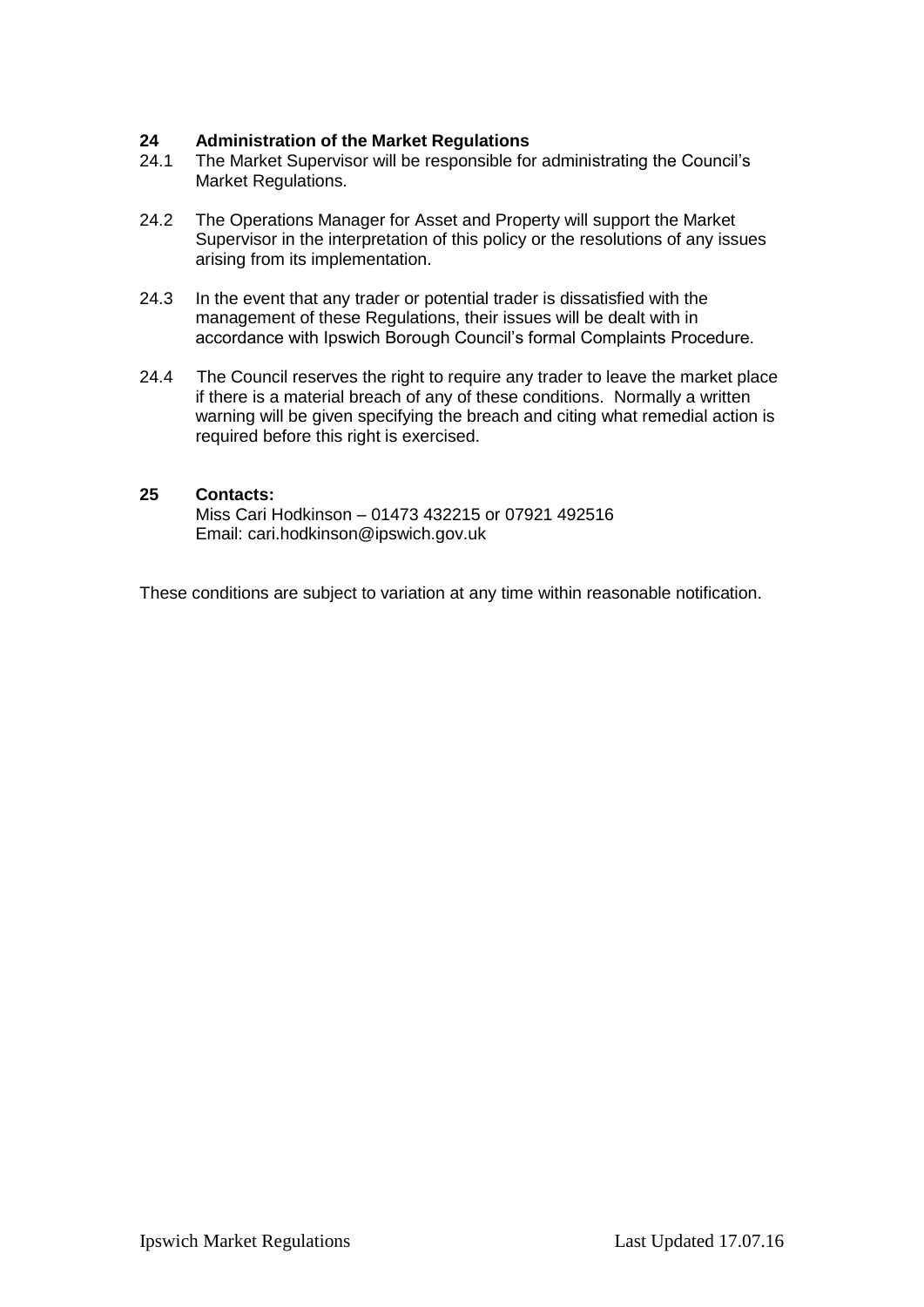## Appendix 1

#### **Market Layout**

Subject to change

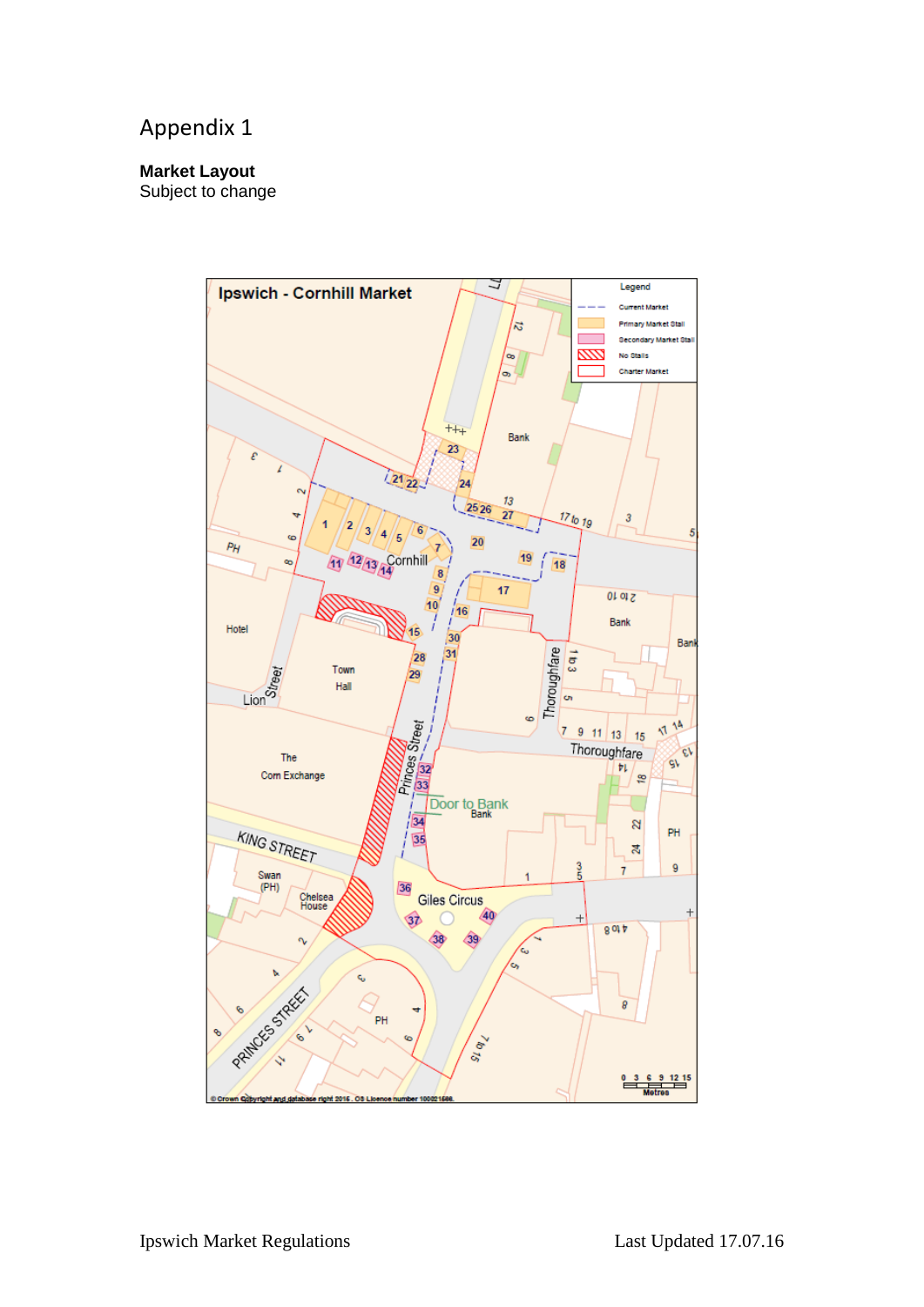#### Appendix 2 **Fees and Charges**

#### **Daily Pitch Charges:**

| Primary pitch (orange pitches):               |                                                              |
|-----------------------------------------------|--------------------------------------------------------------|
| Regular trader:                               | £2.10 per foot per 10ft x 10ft pitch or multiples thereof    |
| Casual trader:                                | £2.50 per foot per 10ft x 10ft pitch of multiples thereof    |
| Secondary pitch (pink pitches):               |                                                              |
| Regular trader:                               | £1.10 per foot per 10ft x 10ft pitch or multiples thereof    |
| Casual trader:                                | £1.50 per foot per 10ft x 10ft pitch or multiples thereof    |
| Charity pitches:<br><b>Commercial pitches</b> | £15.75 per 10ft x 10ft pitch<br>£50.00 per 10ft x 10ft pitch |

Hire of gazebo and weights £15 per stall plus daily pitch fee

All traders pay an additional fee of 50p a day to contribute to promotion of the market

Electricity is charged at £2 per plug per day depending on type of lighting and number of sets.

#### **Other Charges**

Fee for collection of unpaid pitch fees on each occasion £15 (see section 8.5)

Fee for removal and disposal of waste is variable according to waste disposal costs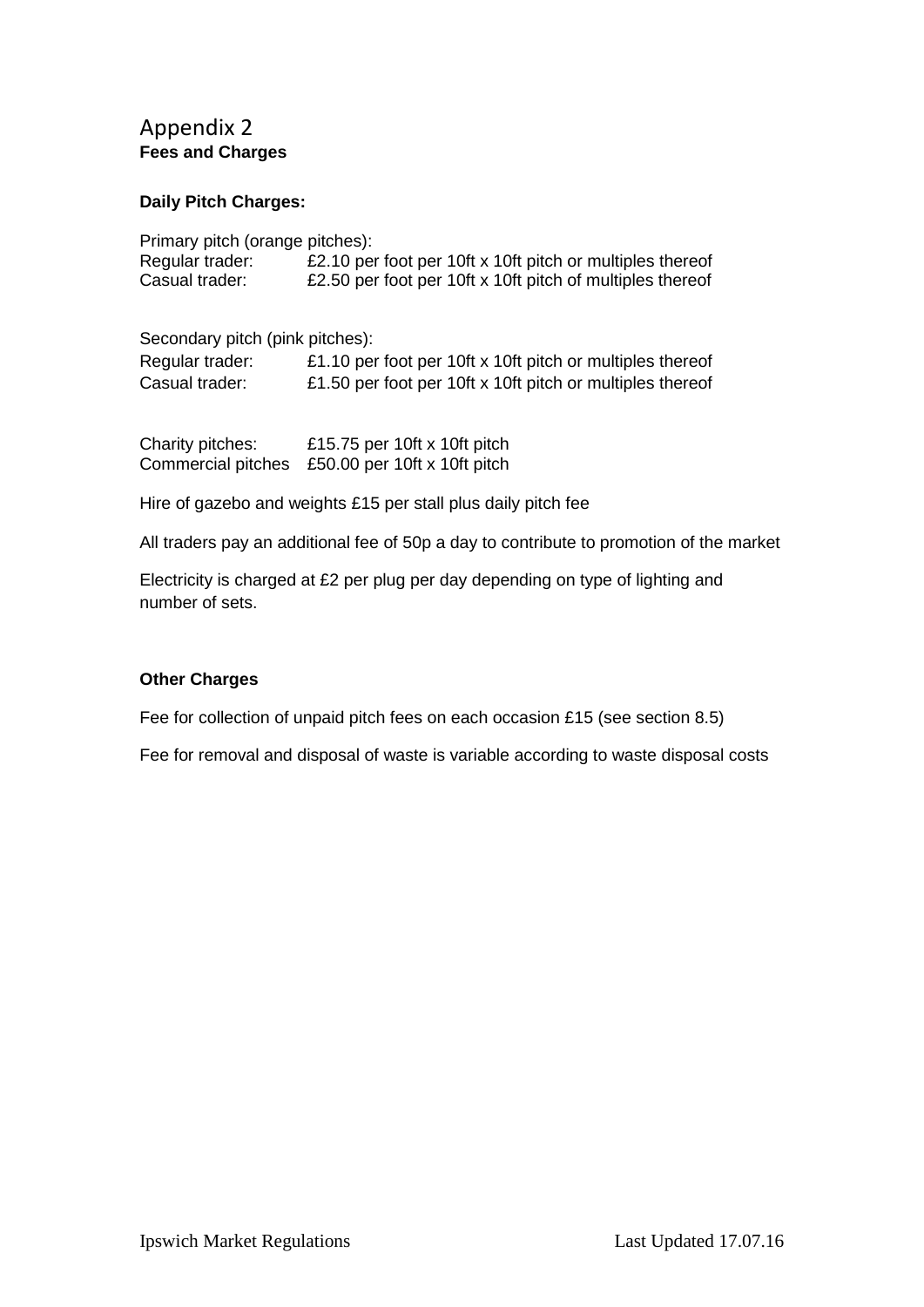### Appendix 3

#### **Ipswich Market Food Safety and Hygiene Conditions**

Food businesses have a responsibility to ensure that food is kept safe and free from contamination and that it complies with all food safety and food hygiene legal requirements.

#### **1. Registration**

All food businesses must be registered with their local authority. Registration must be made with the local authority where the food or vehicle is stored. Food business operators must ensure that the appropriate authority always has up-to-date information on their food business and must notify the registering authority of any significant changes. Casual traders will need to contact Ipswich Borough Councils' Food Safety Team for advice.

#### **2. Documented Systems**

Food business operators must have in place procedures based on HACCP (Hazard Analysis and Critical Control Point) principles. The procedures and associated documents and records are to be commensurate with the nature and size of the food business. The control measures identified as necessary within the businesses' procedures, must be in place at all times. Ipswich Borough Councils' Food Safety Team will be able to give specific advice on this requirement.

#### **3. Training**

It is the responsibility of the operator of a food business to ensure that food handlers are supervised and instructed and/or trained in food hygiene matters appropriate to their work activities.

#### **4. Facilities/Stall**

The stall must be designed in such a way to protect food from adverse environmental conditions, for example, rain, dust, direct sunlight etc. and avoid risk of contamination, in particular from passers-by, animals and pests. Guards or screens must be used to protect exposed foods from contact or contamination by customers. Work surfaces and equipment must be smooth, impervious and capable of being cleaned. Food must not be stored on the ground.

If unwrapped, ready-to-eat food is handled in such a way that it comes into contact with a food handler's hands (whether with gloves on, or not) a wash hand basin with hot and cold running water must be provided, together with facilities for thehygienic washing and drying of hands (anti- bacterial soap and paper towels are recommended as a minimum). Food transported to the market must be wrapped, covered or placed in suitable containers to prevent contamination. Vehicles and containers must be kept clean and in good repair.

#### **5. Samples**

It is recognised that samples are a useful means to advertise products to customers. The same controls and food safety legislation apply to samples as to food for sale. Samples must be protected from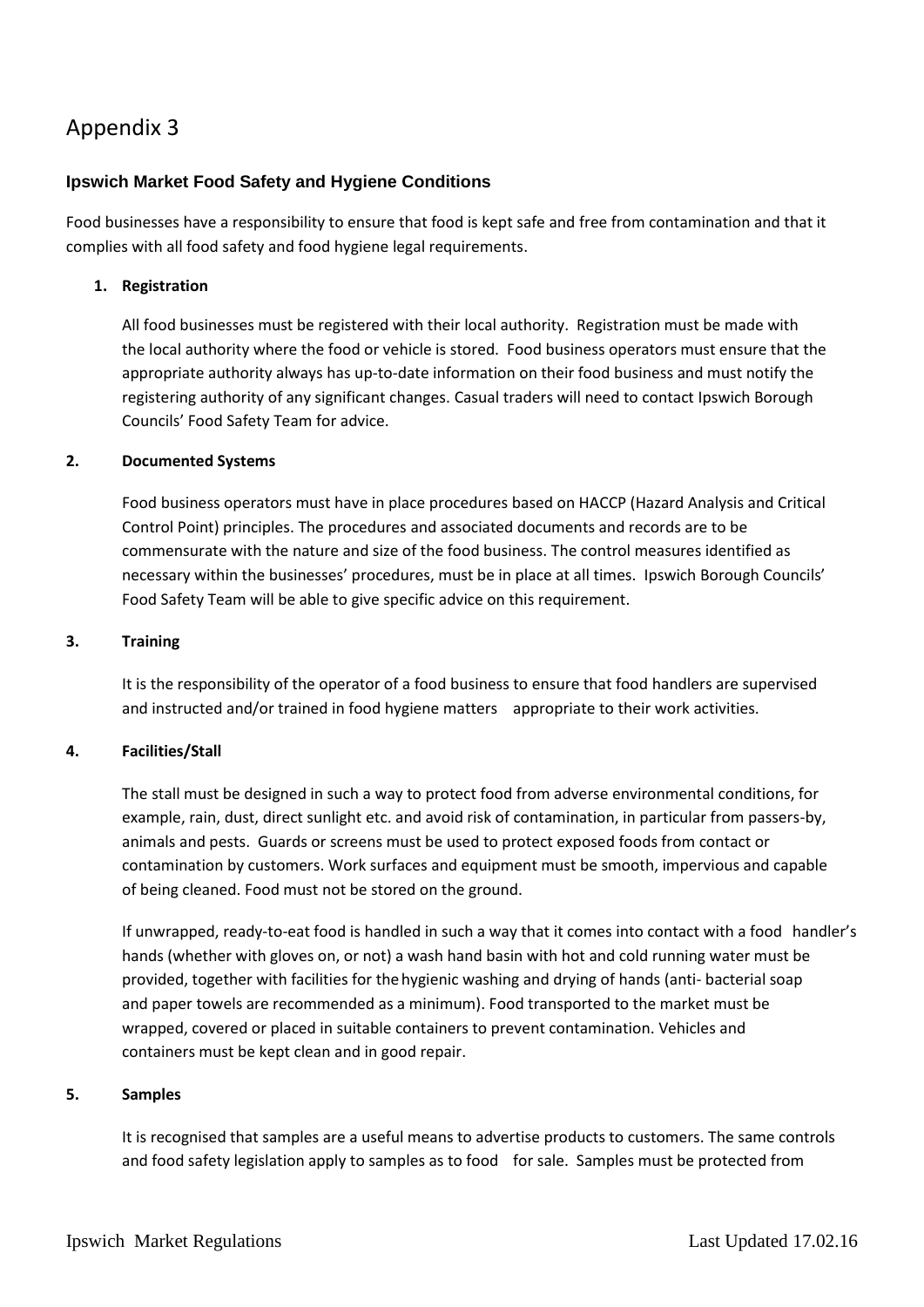contamination and stored out of the reach of animals and young children. To prevent customers contaminating samples, disposable spoons, cocktail sticks etc. must be used. Suitable storage temperatures must be maintained and monitored.

#### **6. Contacts and Further Information**

For further information on food safety at Ipswich Market contact Food Safety Team, Ipswich Borough Council on 01473 433015 o[r environmentalhealth@ipswich.gov.uk](mailto:environmentalhealth@ipswich.gov.uk)

For general food safety information contact Food Standards Agency via [www.food.gov.uk](http://www.food.gov.uk/)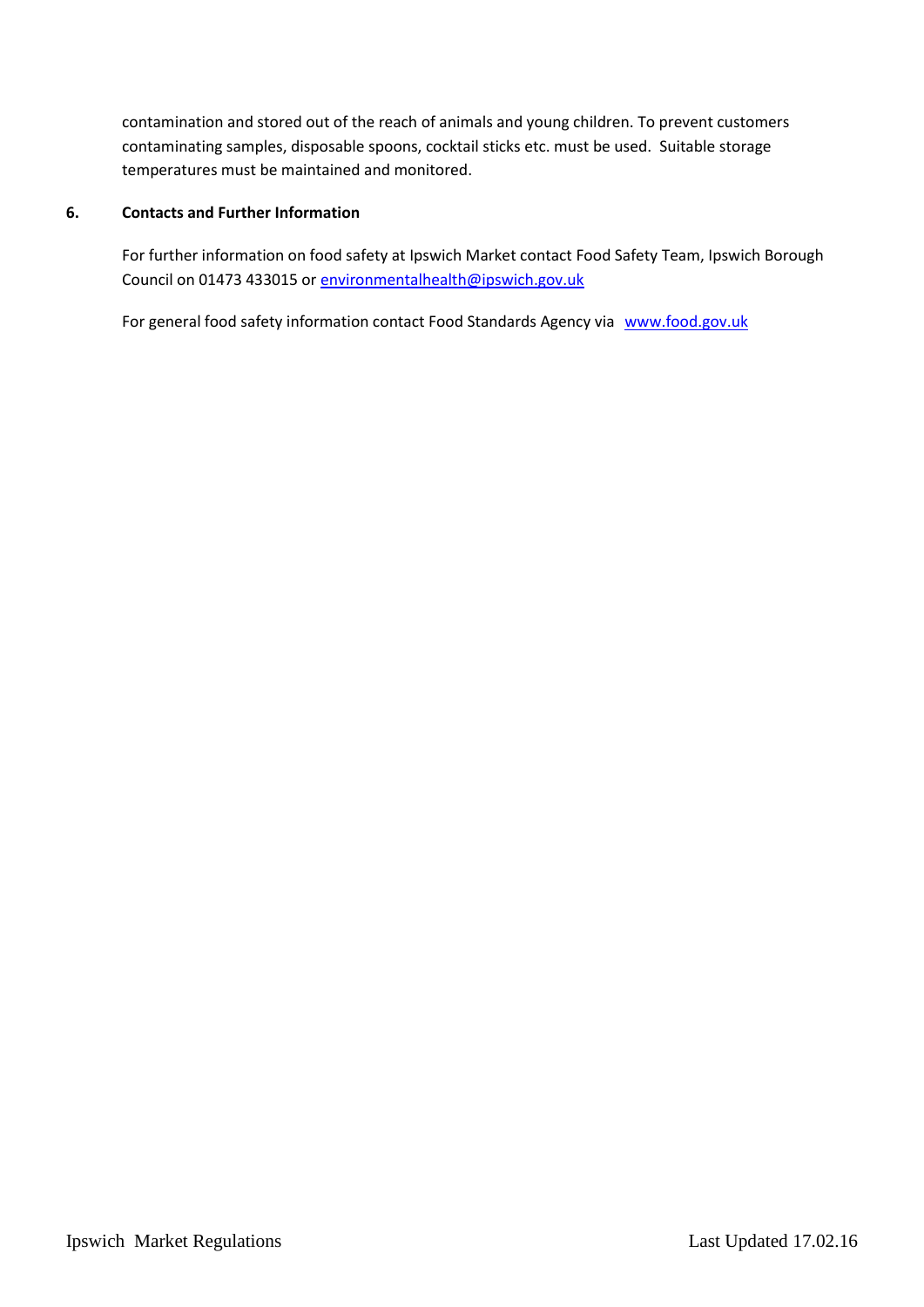## Appendix 4



Ш I, **IPSWICH MARKET Example 20** Tuesdays *in Thursdays* **Control For Pridays Control For Pridays** www.allaboutipswich.com/markets

Ipswich Market Trader Application Form

| <b>Personal Details</b>                                                                        |                        |  |
|------------------------------------------------------------------------------------------------|------------------------|--|
| Trading / Business Name:                                                                       |                        |  |
| <b>Contact Name:</b>                                                                           |                        |  |
| Address:                                                                                       |                        |  |
| Postcode:                                                                                      |                        |  |
| Telephone Number:                                                                              | Mobile Number:         |  |
| Email:                                                                                         |                        |  |
| Date of Birth:                                                                                 | National Insurance No: |  |
| Insurance Details (please provide a copy of your insurance documents with this<br>application) |                        |  |
| Company Name:                                                                                  | <b>Policy Number:</b>  |  |
| <b>Policy Holder Name:</b>                                                                     | Value Insured to:      |  |
| <b>Policy Start Date</b>                                                                       | Policy Expiry Date:    |  |
| Goods (please provide a description of goods to be sold)                                       |                        |  |
|                                                                                                |                        |  |
|                                                                                                |                        |  |
|                                                                                                |                        |  |
|                                                                                                |                        |  |
|                                                                                                |                        |  |
|                                                                                                |                        |  |
|                                                                                                |                        |  |
|                                                                                                |                        |  |
|                                                                                                |                        |  |